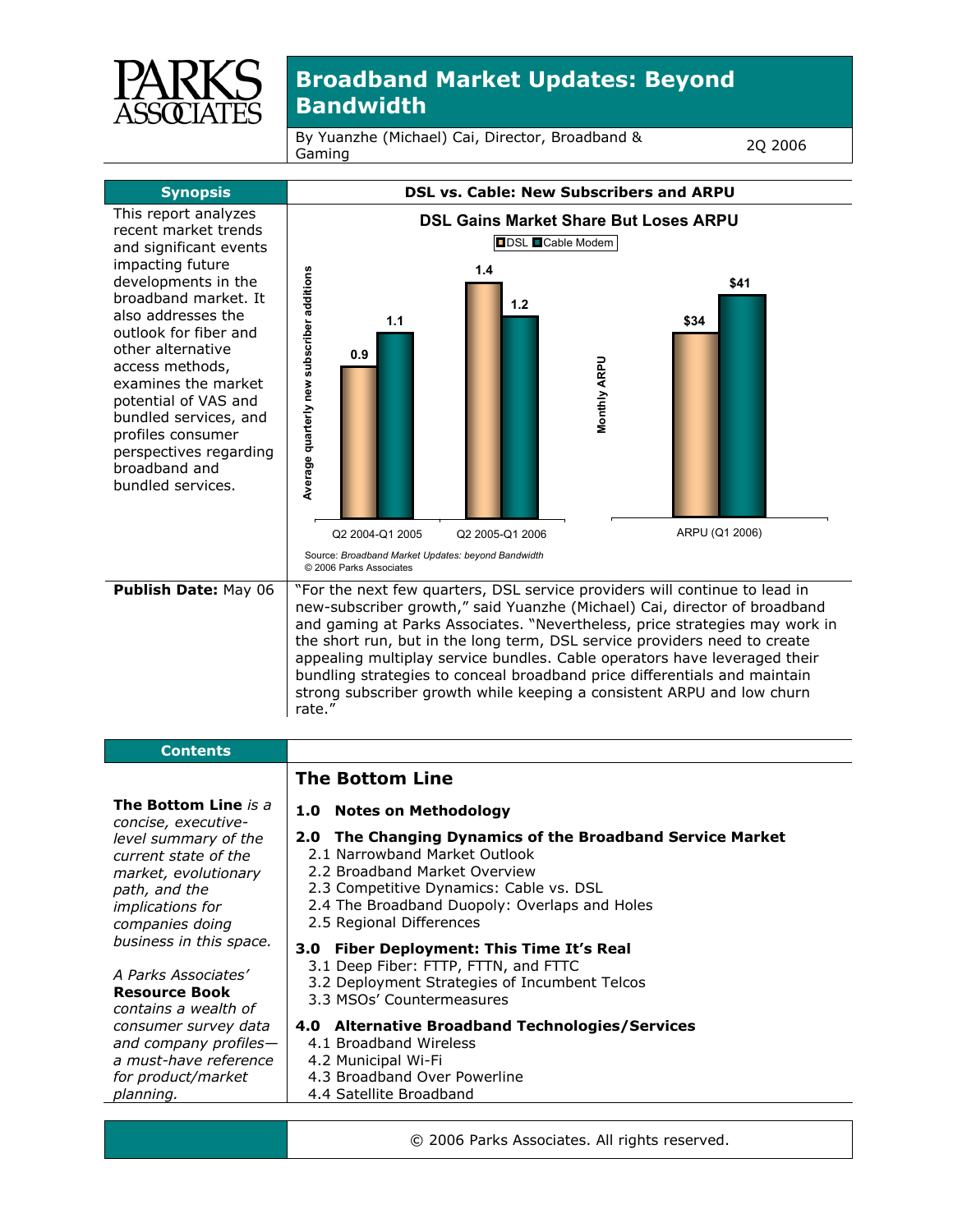

By Yuanzhe (Michael) Cai, Director, Broadband & Gaming 2Q 2006

| 5.0 Tiered Services, Bundled Services, and VAS Services<br>5.1 Tiered Services<br>5.2 Bundled Services<br>5.3 VoIP Services<br>5.4 Value-added Services<br>5.4.1 Consumer Interest<br>5.4.2 Broadband Entertainment Services<br>5.4.3 Home Networking Services<br>5.4.4 Storage/Backup Services<br>5.4.5 Other Internet and Home Network-based VAS Services<br>5.5 Fending off Over-the-Top Services |
|------------------------------------------------------------------------------------------------------------------------------------------------------------------------------------------------------------------------------------------------------------------------------------------------------------------------------------------------------------------------------------------------------|
| 6.0 The Changing Legislative Environment<br>6.1 Brand X vs. FCC and the Reclassification of DSL Services<br>6.2 Vonage vs. Madison River and Net Neutrality<br>6.3 Grokster vs. MGM and the Future of P2P                                                                                                                                                                                            |
| <b>7.0 Market Forecasts</b>                                                                                                                                                                                                                                                                                                                                                                          |
| 8.0 Important Market Implications                                                                                                                                                                                                                                                                                                                                                                    |
| <b>Resource Book</b>                                                                                                                                                                                                                                                                                                                                                                                 |
| <b>Section I: Trends in Internet Adoption</b>                                                                                                                                                                                                                                                                                                                                                        |
| Section II: Demographics Analysis of Broadband Households                                                                                                                                                                                                                                                                                                                                            |
| Section III: Regional Difference: Rural, Urban, and Suburban                                                                                                                                                                                                                                                                                                                                         |
| <b>Section IV: Next Wave of Broadband Adoption</b><br><b>Consistent Consumer Demand</b><br>Demographics of Broadband High Intenders<br><b>Preferred Service Providers</b>                                                                                                                                                                                                                            |
| Section V: Customer Satisfaction, Retention, and Churn                                                                                                                                                                                                                                                                                                                                               |
| <b>Section VI: Bundled Services and VAS services</b><br><b>Bundled Services</b><br>Interest in Guaranteed Bandwidth<br>Perception of Upload Speed<br>Service Provider-Provisioned Home Networks<br><b>Internet/PC Security Services</b><br>Storage/Backup Services                                                                                                                                   |
| <b>Section VII: Profiles of Cable Operators</b><br><b>Comcast Corporation</b><br>Cox Communications, Inc.<br>Time Warner, Inc.<br>Cablevision Systems Corp.<br>Charter Communications, Inc.                                                                                                                                                                                                          |
| <b>Section VIII: Profiles of Telecom Operators</b><br>AT&T Inc.<br>Verizon Communications, Inc.<br>BellSouth Corp.<br>Qwest Communications International, Inc.<br>Bell Canada International, Inc.<br><b>SureWest Communications</b>                                                                                                                                                                  |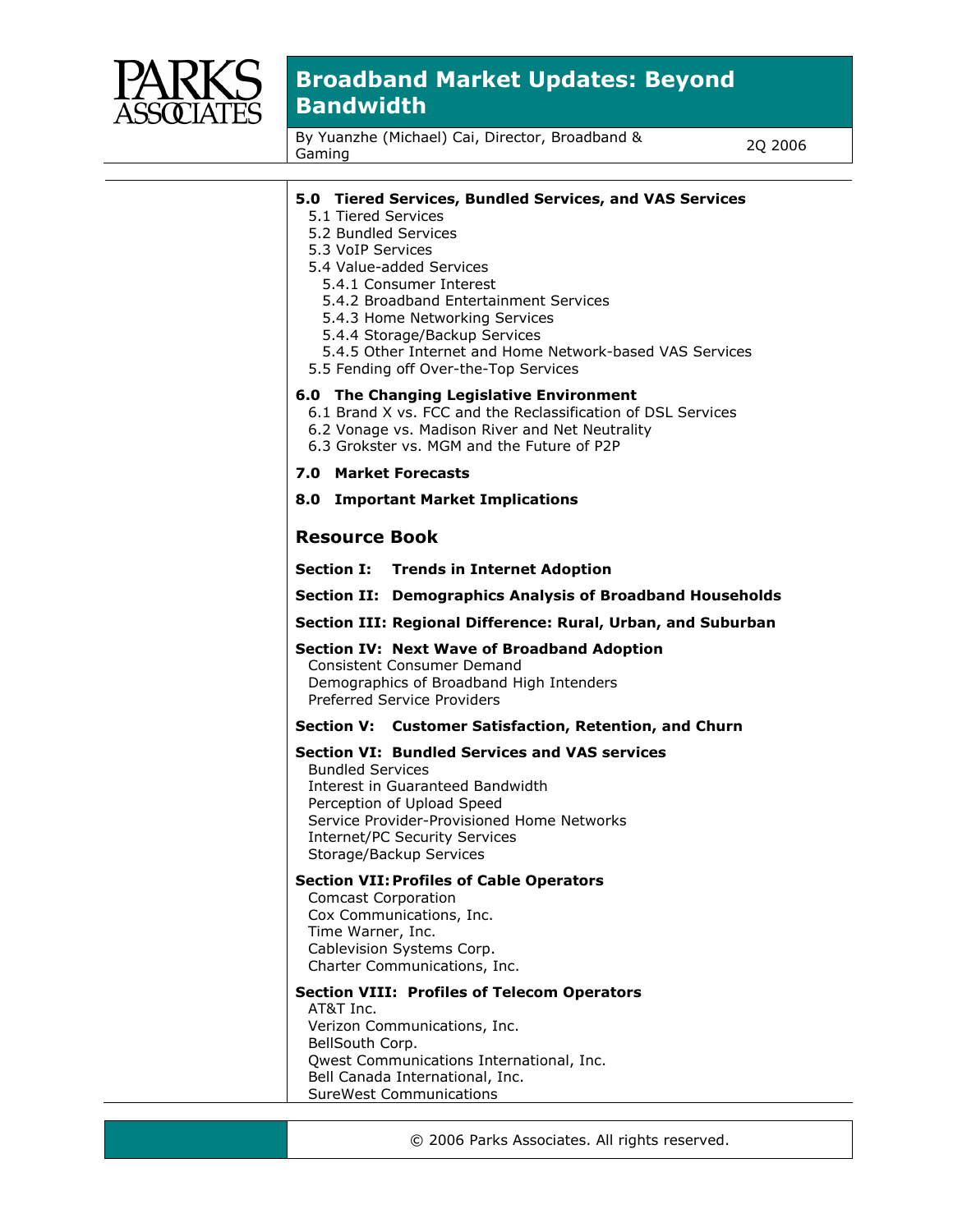

By Yuanzhe (Michael) Cai, Director, Broadband & Gaming 2Q 2006

| <b>Figures</b> |                                                                                                                                                                                                                                                                                                                                                                                                                                      |
|----------------|--------------------------------------------------------------------------------------------------------------------------------------------------------------------------------------------------------------------------------------------------------------------------------------------------------------------------------------------------------------------------------------------------------------------------------------|
|                | <b>The Bottom Line</b>                                                                                                                                                                                                                                                                                                                                                                                                               |
|                | Growth (Decline) of Narrowband-Only Households (1999-2010)<br>Subscriber Growth (Loss) of Major Narrowband Service Providers<br>Growth of Cable/DSL Residential Broadband Services (Past 10 Quarters)<br>Market Share of Leading Broadband Service Providers<br>Quarterly New Net Additions (Past 10 Quarters): Cable vs. DSL<br>Broadband Monthly ARPU: DSL vs. Cable Service Providers                                             |
|                | Quarterly Growth Rate of Cable and DSL Residential Broadband Subscribers<br>Status of Broadband Network Upgrade: ILECs vs. Cable MSOs<br>Detailed Analysis of Subscriber Growth: Major Telecom Carriers<br>Cable MSOs Enjoy a Strong Lead in High-Bandwidth Services (June 2005)<br>Detailed Analysis of Subscriber Growth: Major Cable MSOs<br>Penetration of DSL and Cable Broadband among Top Ten Broadband States<br>(June 2005) |
|                | Availability of DSL and Cable Modem Services among Top Ten Broadband<br>States (June 2005)                                                                                                                                                                                                                                                                                                                                           |
|                | Overlap between Telcos' Footprints and the Top 100 Cable Systems<br>Comparison of Different FTTx Networks                                                                                                                                                                                                                                                                                                                            |
|                | Households Passed and Connected by Deep Fiber<br>Cable Fights Back: New Technologies and Standards<br>Fixed and Mobile Broadband Wireless Services Market Update<br>Important Municipal Wi-Fi Announcements                                                                                                                                                                                                                          |
|                | Selected BPL Rollouts and Announcements<br>Service Tiers based on Consumer Computer Usage Scenarios<br>Market Estimates for Bundled Services (2005)                                                                                                                                                                                                                                                                                  |
|                | Quarterly New Subscriber Additions (HSD+Video+Voice): Major MSOs vs.<br><b>Telcos</b>                                                                                                                                                                                                                                                                                                                                                |
|                | VoIP Services from Major Telecom and Cable Carriers<br>Additional Services Desired for a Service Bundle: Internet-Based Services<br>Monthly Fee a Subscriber is Willing to Pay for Additional Internet-Based<br><b>Services</b>                                                                                                                                                                                                      |
|                | Paying Consumers to Online Content<br>U.S. Revenues: Online Content Services                                                                                                                                                                                                                                                                                                                                                         |
|                | Home Networking Offerings: Telecom and Cable Operators<br>Interest in an ISP-Provisioned Online Storage Service among U.S. and<br>Canadian Internet Subscribers                                                                                                                                                                                                                                                                      |
|                | SWOT Analysis: Broadband Service Providers vs. Internet Portals and<br><b>Internet Content Providers</b><br>Forecast of U.S. Broadband Households: by Access Methods (2005-2010)<br>Forecast of U.S. Broadband Service Revenue                                                                                                                                                                                                       |
|                | <b>Resource Book</b>                                                                                                                                                                                                                                                                                                                                                                                                                 |
|                | Service Adoption<br><b>Internet Access</b><br>Internet Access Outside the Home<br>Internet Access Outside the Home, by Home Access<br>Internet Penetration by Gender<br>Internet Penetration by Age                                                                                                                                                                                                                                  |
|                | Internet Penetration by Household Income<br>Internet Penetration by Education                                                                                                                                                                                                                                                                                                                                                        |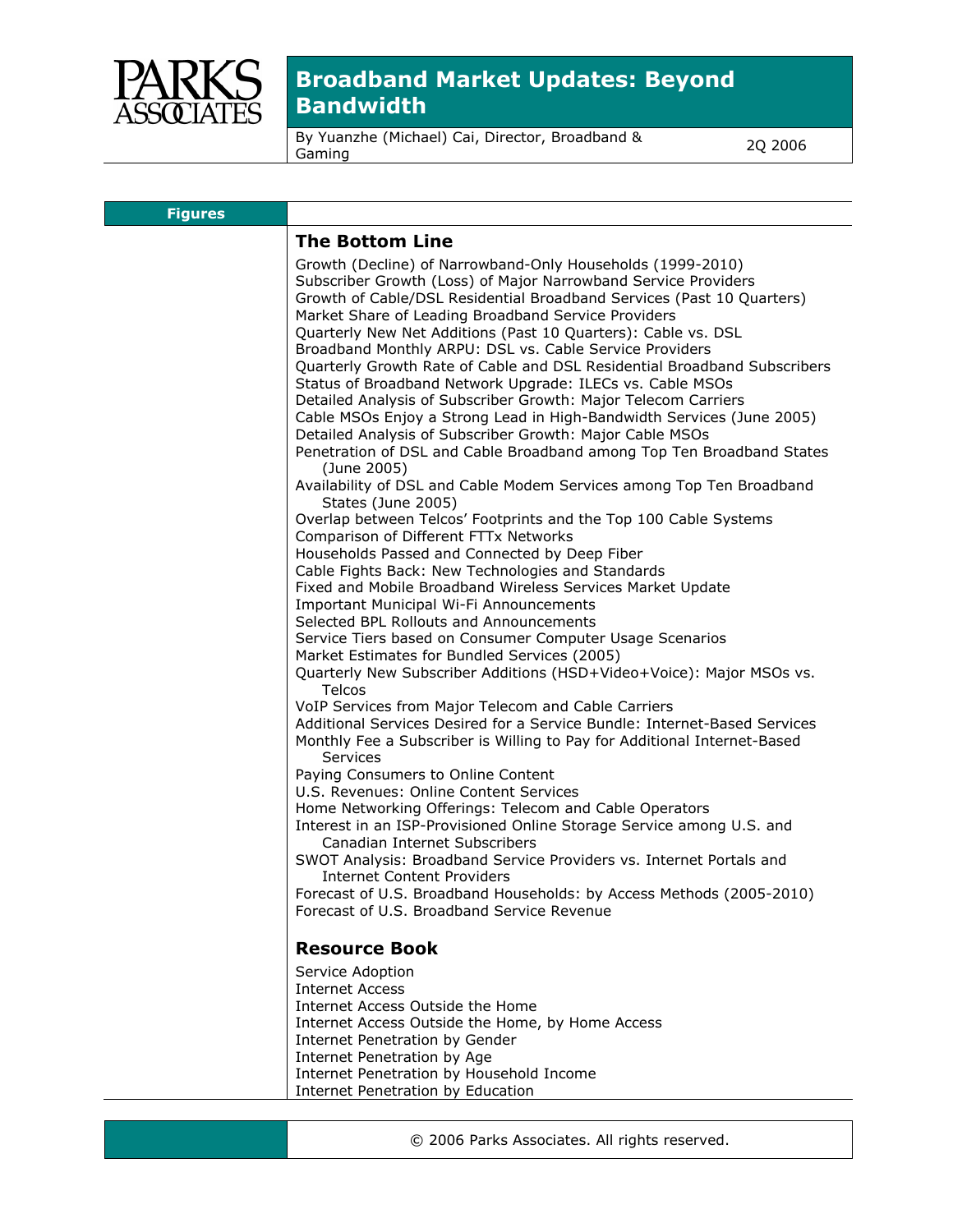

By Yuanzhe (Michael) Cai, Director, Broadband & Gaming 2Q 2006

| Breakdown of all U.S. Households by Internet Access and Intent to Subscribe                                           |
|-----------------------------------------------------------------------------------------------------------------------|
| Reasons for Not Subscribing to an Internet Service                                                                    |
| Broadband and National Demographics: Gender Comparison                                                                |
| Broadband and National Demographics: Age Comparison                                                                   |
| Broadband and National Demographics: Income Comparison                                                                |
| Broadband and National Demographics: Education Comparison                                                             |
| Current Internet Penetration vs. Area of Residence                                                                    |
| Cable and DSL Penetration vs. Area of Residence                                                                       |
| Length of Broadband Subscription vs. Area of Residence                                                                |
| High Intenders for Broadband Adoption vs. Area of Residence                                                           |
| Likelihood for Narrowband Users to Upgrade to a Broadband Service                                                     |
| Gender Breakdown of High Intenders for Upgrading to a Broadband Service                                               |
| in the Next 12 Months                                                                                                 |
| Age Breakdown of High Intenders for Upgrading to a Broadband Service in                                               |
| the Next 12 Months                                                                                                    |
| Income Breakdown of High Intenders for Upgrading to a Broadband Service                                               |
| in the Next 12 Months                                                                                                 |
| Education Breakdown of High Intenders for Upgrading to a Broadband<br>Service in the Next 12 Months                   |
| Preferred Service Provider for Broadband Upgrade                                                                      |
| Preferred Service Provider for Broadband Upgrade by Area of Residence                                                 |
| Satisfaction Level with Current Broadband Service Provider by Type of                                                 |
| <b>Broadband Access</b>                                                                                               |
| Factors Influencing Satisfaction Level with Broadband Service Providers by                                            |
| Type of Broadband Access                                                                                              |
| Factors Influencing Satisfaction Level with Service Provider by Number of<br>Years of Using Broadband Service at Home |
| History of Switching Broadband Service Providers by Type of Broadband                                                 |
| Access                                                                                                                |
| Primary Reasons for Switching Broadband Service Provider by Type of<br><b>Broadband Access</b>                        |
| Likelihood to Switch to a Different Broadband Provider in the Next 12 Months                                          |
| by Type of Broadband Access                                                                                           |
| Have You Switched from a Broadband Service Provider to Another by<br>Number of Years Using Broadband Service at Home  |
| Reasons for Switching from one Service Provider to Another by Number of                                               |
| Years Using Broadband Service at Home                                                                                 |
| Awareness of and Subscription to a Multiple-Service, One-Bill Option                                                  |
| Awareness of and Subscription to Bundled Services                                                                     |
| How Did You Hear about the Multi-Service Option?                                                                      |
| Current Market Penetration of Multi-Play Services                                                                     |
| Number of Broadband Households Subscribing to Bundled Services                                                        |
| Service Providers for Multi-Service Packages                                                                          |
| Reasons for Not Subscribing to a Bundled Service                                                                      |
| Adoption of Dual-Play Services among Broadband Subscribers                                                            |
| Dual-Play Services: Type of Service Providers                                                                         |
| Adoption of Triple-Play Services among Broadband Subscribers                                                          |
| Triple-Play Services: Type of Service Providers                                                                       |
| Current Penetration for Quad-Play Services: by Industry Type                                                          |
| Current Subscription to Dual-Play Services by Type of Internet Access                                                 |
| Current Subscription to Triple-Play and Quad-Play Services by Type of                                                 |
| <b>Internet Access</b>                                                                                                |
| Interest in a Broadband Service that Provides Guaranteed Bandwidth                                                    |
| Interest in Guaranteed Bandwidth: On-Demand Bandwidth vs. Always                                                      |
|                                                                                                                       |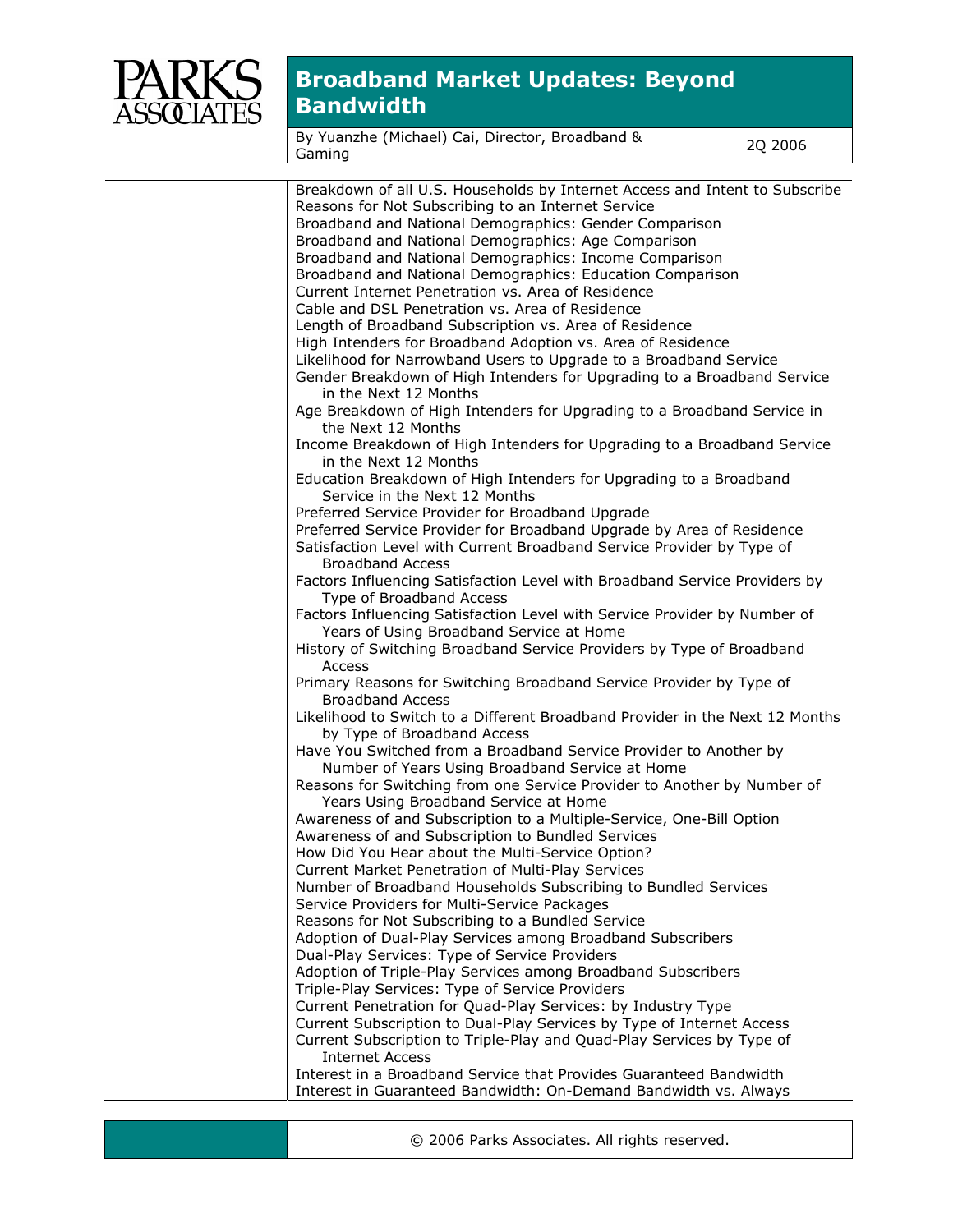

By Yuanzhe (Michael) Cai, Director, Broadband & Gaming 2Q 2006

| Optimized                                                                     |
|-------------------------------------------------------------------------------|
| Perception of Broadband Upload Speed among Cable and Broadband                |
| Subscribers                                                                   |
| Has Your Service Provider Ever Offered You a Home Networking Solution?        |
| Penetration of Home Networking Solutions from Broadband Service Providers     |
| Important Factors that Prompted One to Accept Home Networking Services        |
| from a Broadband Service Provider: U.S.                                       |
| Reasons for Not Accepting a Home Networking Offer from a Broadband            |
| Service Provider                                                              |
| Factors that Impact the Decision to Accept a Home Networking Solution from    |
| a Broadband Service Provider                                                  |
| Internet or Home Computer Problems Experienced at Home in the Last 12         |
| Months by Type of Internet Access                                             |
| Has Your Internet Service Provider Ever Offered You Any Internet Security     |
| Services for an Additional Fee by Type of Broadband Access                    |
| Adoption of Internet Security Services Provided by Internet Service Provider: |
| by Type of Broadband Access                                                   |
| Reasons for Not Accepting Security Service from Internet Service Provider:    |
| by Type of Broadband Access                                                   |
| Internet Service Provider's Role in Communicating New Security Threats in     |
| an Appropriate and Timely Manner: by Type of Broadband Access                 |
| Internet Service Provider's Role in Recommending Appropriate                  |
| Actions/Solutions to Resolve Security Threats: by Type of Broadband           |
| Access                                                                        |
| Internet Service Provider's Role in Providing Service Response if Computers   |
| Become Infected by Viruses/Spyware: by Type of Broadband Access               |
| Interest Level for Online Storage Solution: by Type of Broadband Access       |
| Would You Subscribe to an Online Storage Solution at \$14.99 per Month        |
| above the Cost of Internet Subscription: by Type of Internet Access           |
| <b>Comcast Financial Overview</b>                                             |
| <b>Comcast Subscriber Base</b>                                                |
| Comcast Internet Packages                                                     |
| Cox Financial Overview                                                        |
| Cox Subscriber Base                                                           |
| Cox High-Speed Services                                                       |
| Time Warner Financial Overview                                                |
| Time Warner Cable Subscriber Base                                             |
| Time Warner Cable: Internet Packages                                          |
| Cablevision Financial Overview                                                |
| <b>Cablevision Subscriber Base</b>                                            |
| Cablevision Broadband Packages                                                |
| <b>Charter Financial Overview</b>                                             |
| <b>Charter Subscriber Base</b>                                                |
| Charter Internet Packages                                                     |
| <b>AT&amp;T Financial Overview</b>                                            |
| <b>AT&amp;T Subscriber Base</b>                                               |
| AT&T Internet Packages                                                        |
| Verizon Communication, Inc. Financial Overview                                |
| Verizon Communication, Inc. Subscriber Base                                   |
| Verizon High-Speed Internet Packages                                          |
| <b>BellSouth Financial Overview</b>                                           |
| BellSouth Subscriber Base                                                     |
| BellSouth Internet Packages                                                   |
| Qwest Financial Overview                                                      |